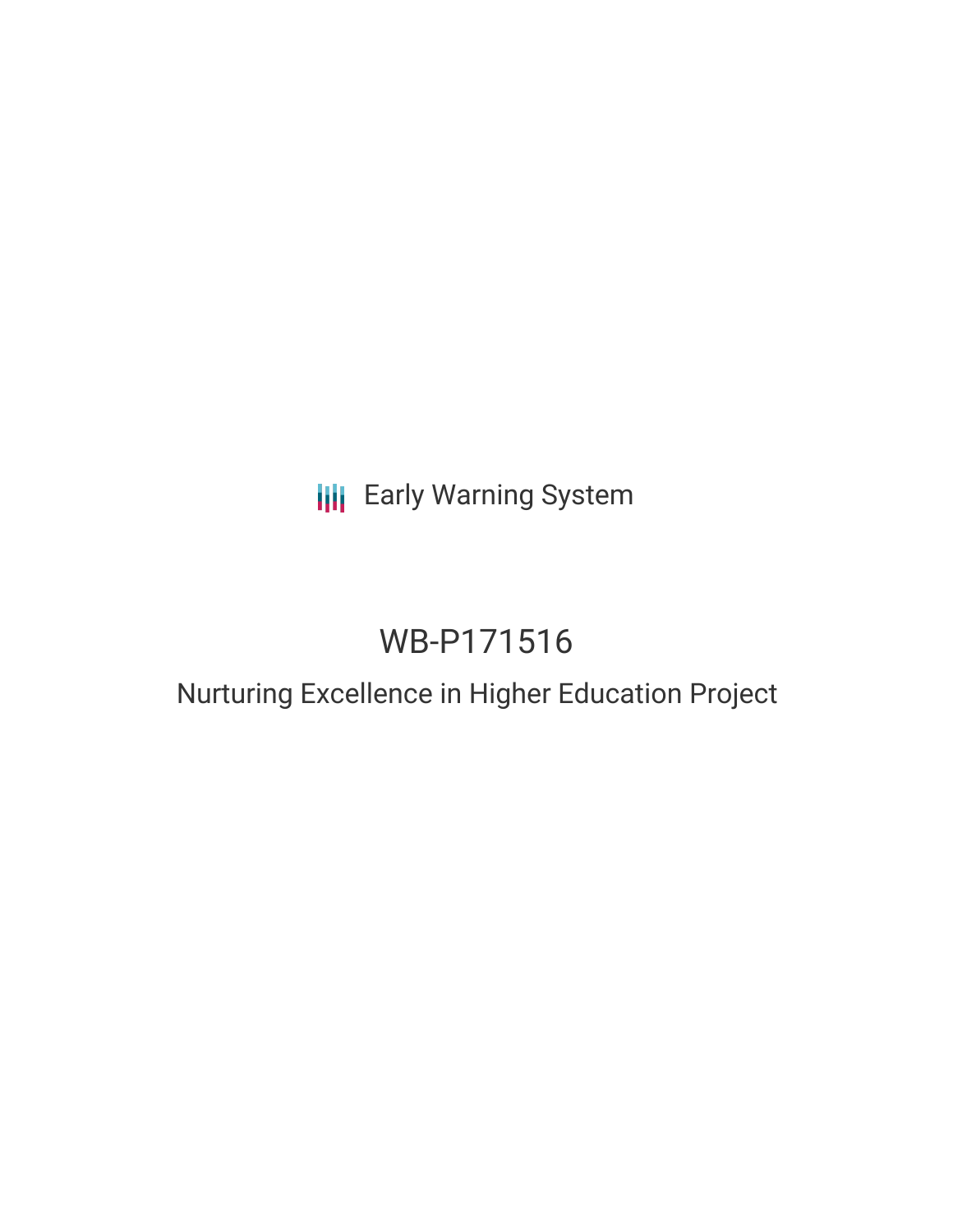

#### **Quick Facts**

| <b>Countries</b>               | Nepal                       |
|--------------------------------|-----------------------------|
| <b>Financial Institutions</b>  | World Bank (WB)             |
| <b>Status</b>                  | Proposed                    |
| <b>Bank Risk Rating</b>        | B                           |
| <b>Voting Date</b>             | 2021-07-14                  |
| <b>Borrower</b>                | Government of Nepal         |
| <b>Sectors</b>                 | <b>Education and Health</b> |
| <b>Investment Type(s)</b>      | Loan                        |
| <b>Investment Amount (USD)</b> | $$60.00$ million            |
| <b>Project Cost (USD)</b>      | \$1,100.00 million          |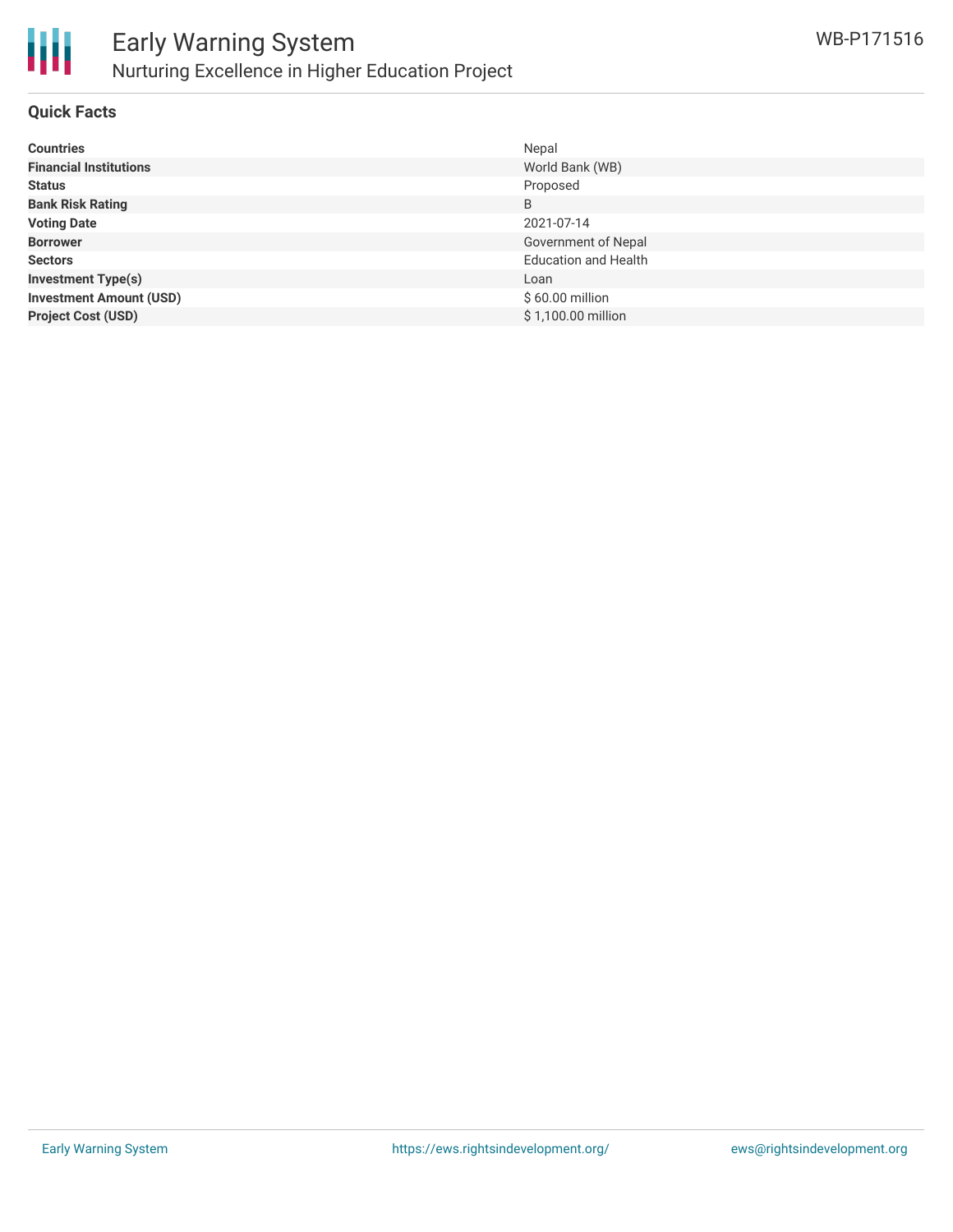

#### **Project Description**

According to the bank's documents, "The Project Development Objectives are to strengthen market relevance and quality of higher education, boost collaborative research and innovation, and enhance equitable access for underprivileged and disaster affected groups."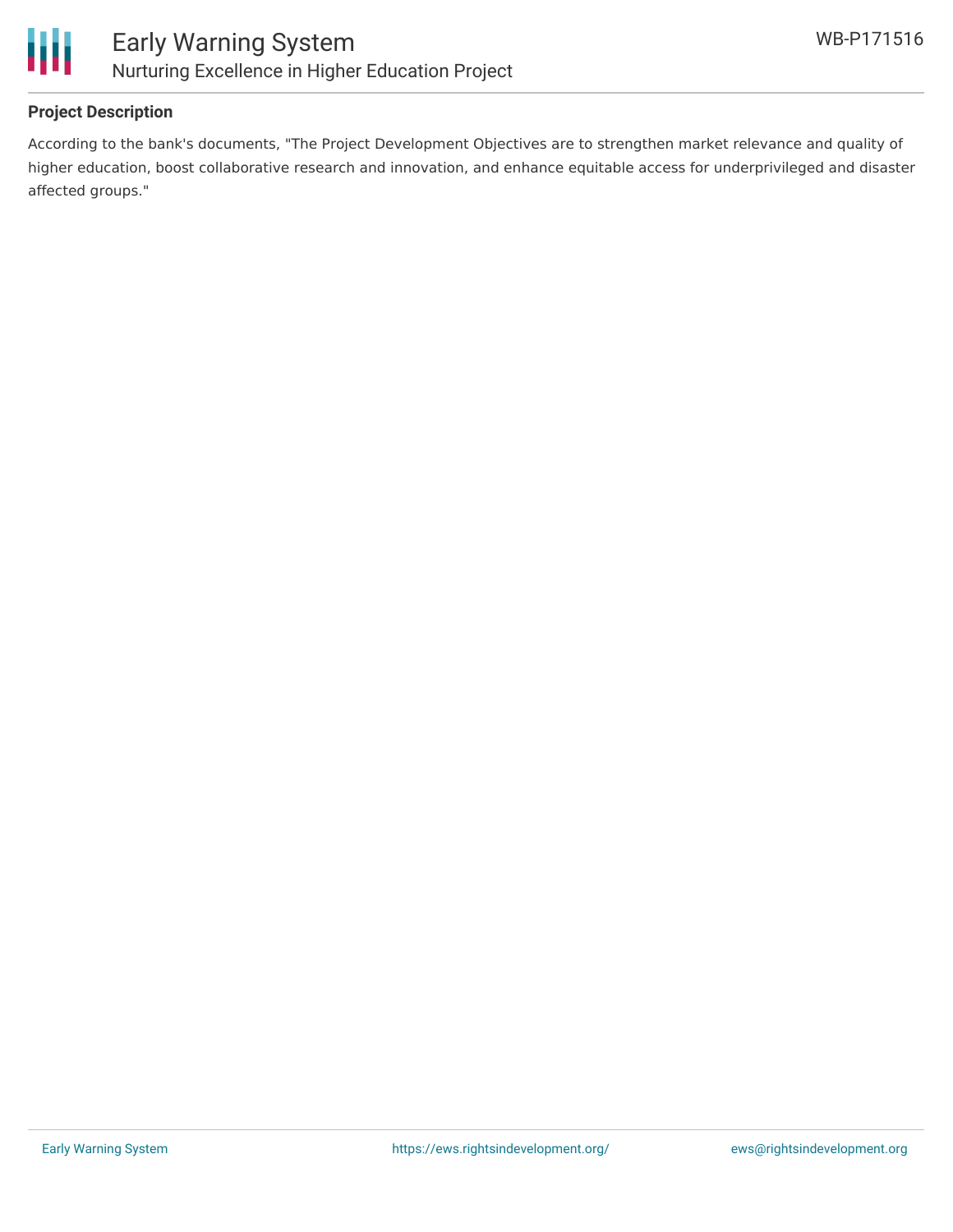

#### **Investment Description**

World Bank (WB)

Co-financing: Borrower US\$ 1,040 million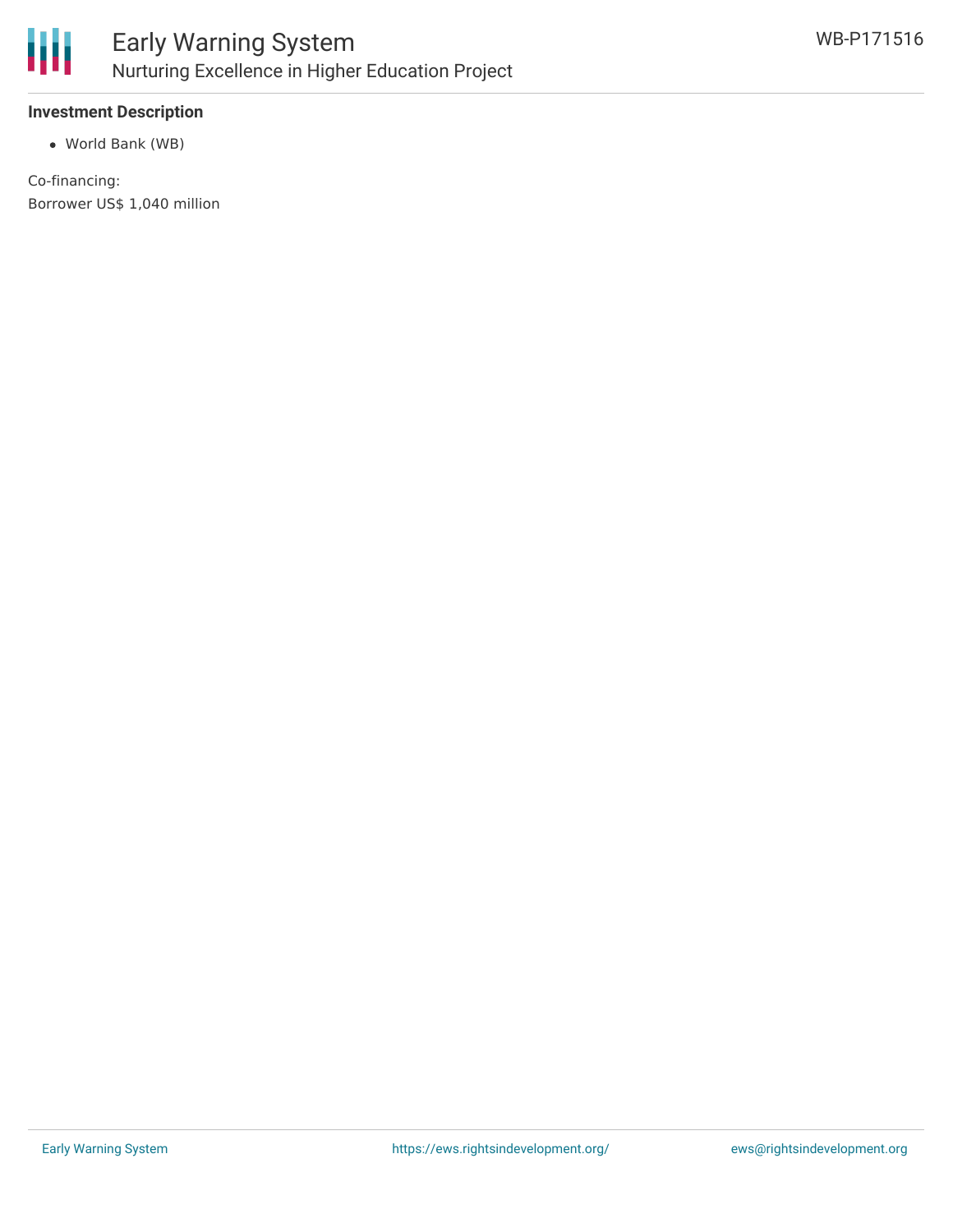

#### **Contact Information**

World Bank Mohan Prasad Aryal, Shiro Nakata, Tazeen Fasih Senior Operations Officer

Borrower/Client/Recipient Ministry of Finance, Secretary [moev@mof.gov.np](mailto:moev@mof.gov.np)

Implementing Agencies Ministry of Education, Science and Technology The Secretary, Ministry of Education, Science and Technology **Secretary** moestdacs@gmail.com

#### ACCESS TO INFORMATION

To submit an information request for project information, you will have to create an account to access the Access to Information request form. You can learn more about this process at: https://www.worldbank.org/en/access-toinformation/request-submission

#### ACCOUNTABILITY MECHANISM OF THE WORLD BANK

The World Bank Inspection Panel is the independent complaint mechanism and fact-finding body for people who believe they are likely to be, or have been, adversely affected by a World Bank-financed project. If you submit a complaint to the Inspection Panel, they may investigate to assess whether the World Bank is following its own policies and procedures for preventing harm to people or the environment. You can contact the Inspection Panel or submit a complaint by emailing ipanel@worldbank.org. Information on how to file a complaint and a complaint request form are available at: https://www.inspectionpanel.org/how-tofile-complaint